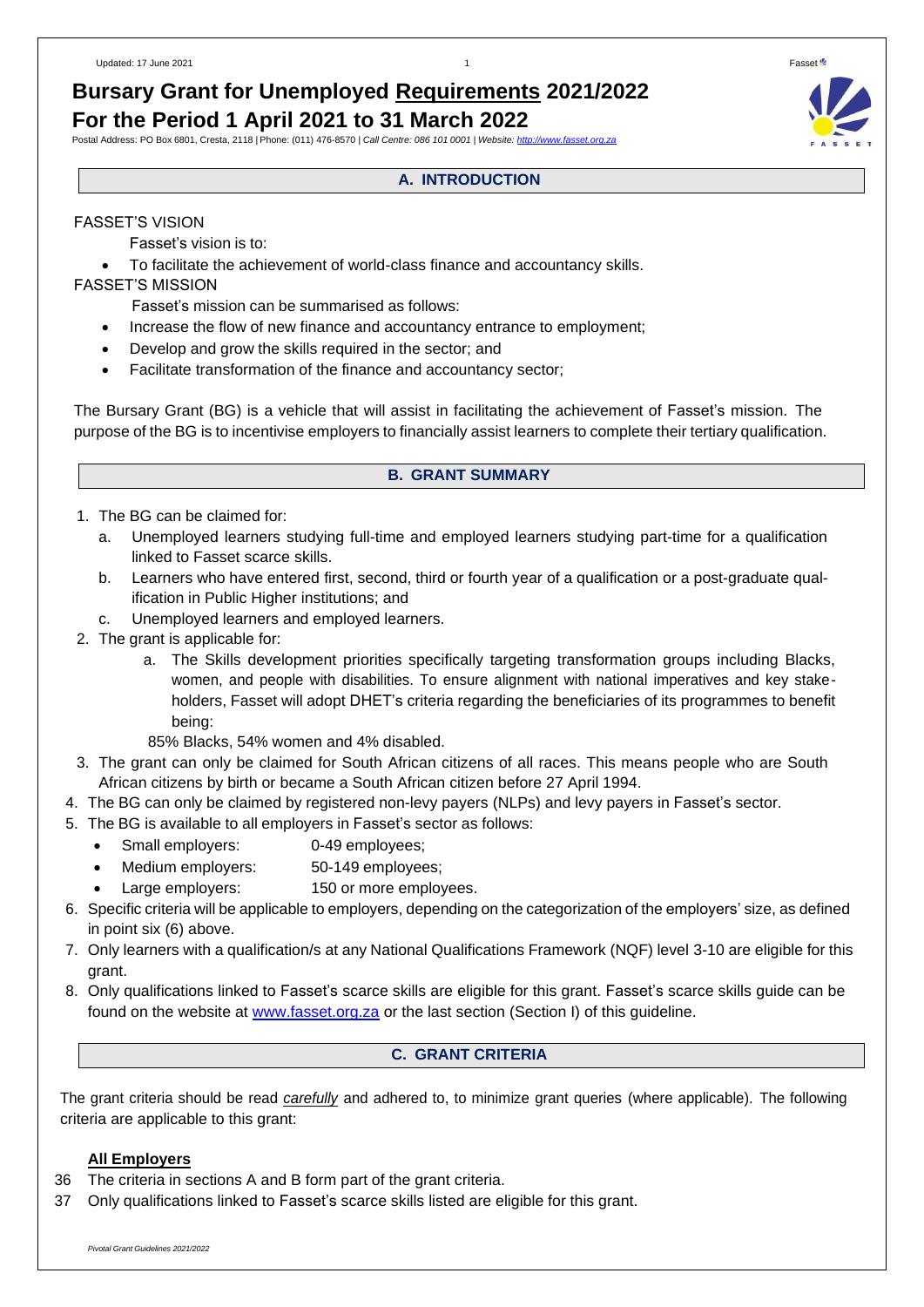- A clear copy of the learner's valid identity document is required
- Proof of registration/ enrolment for academic year applying for.
- *Official* **account statements from the institution are required to be submitted for each learner. The learners' account statement must show all transactions effected for the full academic year.**
	- o **An official account statement is one that is issued by the institution, on an official letterhead and stamped by the university. Account statements from the internet, whether the institution's intranet or the institution's internet site are** *not* **accepted.**
	- o **Only payments for tuition, accommodation and books will be considered for re-imbursement.**
	- o **If payment has been made directly to the student, additional proof must be provided that the payment was for tuition, accommodation or books.**
	- $\circ$  If payment/s made by the employer cannot be identified on the account statement, additional proof of such payment by the employer must be provided.
- 39 Learners may only apply for **one** Fasset programme e.g. a learner that has received a Fasset funded NSFAS bursary will not be funded on the Bursary Grant. Below are Fasset funded bursaries where a learner can only apply for **one programme**;
	- NSFAS Bursary or:
	- Bursary Grant or;
	- Fasset Bursary Scheme
- 40 When applying for this grant for a person with a disability, the latest Section C of form ITR-DD i.e. Confirmation of Diagnosis of Disability (To determine eligibility under section 18(2) (b) of the Income Tax Act, 1962 (as amended)) must be included.
- 41 Should the employer have provided a bursary that is less than the tariff amount, the lesser amount will be applicable.
- 42 The learning programme being applied for must ultimately result in a qualification on the National Qualifications Framework (NQF) linked to the FASSET Scarce Skills list for 2021/2022.
- 43 Details of the recognised institution, such as status of accreditation and alignment to the NQF registered qualification, must be reported in the application. Please refer to the information provided at the end of this document.
- 44 The NQF level of the course must be specified in the application, along with the duration of the course.
- 45 The Six digit Organizing Framework of Occupations (OFO) codes are compulsory.
- 46 Only grants submitted via the on-line system will be accepted.
- 47 The online grant system is typically available in the third quarter of the financial year. This is to allow time for the assessment of the Mandatory Grants (MGs) to be completed, which is a pre-requisite for the application of this grant
- 48 The grant application must be submitted on-line to Fasset by the deadline date, Friday, 29 July 2021.
- 49 All supporting documentation must be submitted alphabetically, by surname. This will assist Fasset in assessing the application efficiently.
- 50 In order to apply for any employer discretionary grants (Bursary Grant; Learner Employment Grant or Non-PIV-OTAL Learner Employment Grant) in the financial year, levy paying firms must have a submitted Mandatory Grant (MG) for the 2021/2022 year from Fasset, due 30 April 2021.
- 51 Fasset may not pay a discretionary grant to a levy paying employer unless the employer:
	- Has registered with the Commissioner in terms of the SDL Act;
	- Has paid the levies directly to the South African Revenue Service (SARS) in the manner and within the period determined by the SDL Act;
	- Is up-to-date with levy payments to SARS at the time of approval in respect of the application period;
	- Has submitted a Mandatory Grant (MG) application within the timeframes prescribed;
	- The MG is approved; and
	- Is registered with Fasset and the levy contributions are up-to-date.
- 52 Fasset will not pay a grant to a non-levy paying (NLP) member unless:
	- The NLP is currently registered with Fasset. NLPs are required to register each year with Fasset.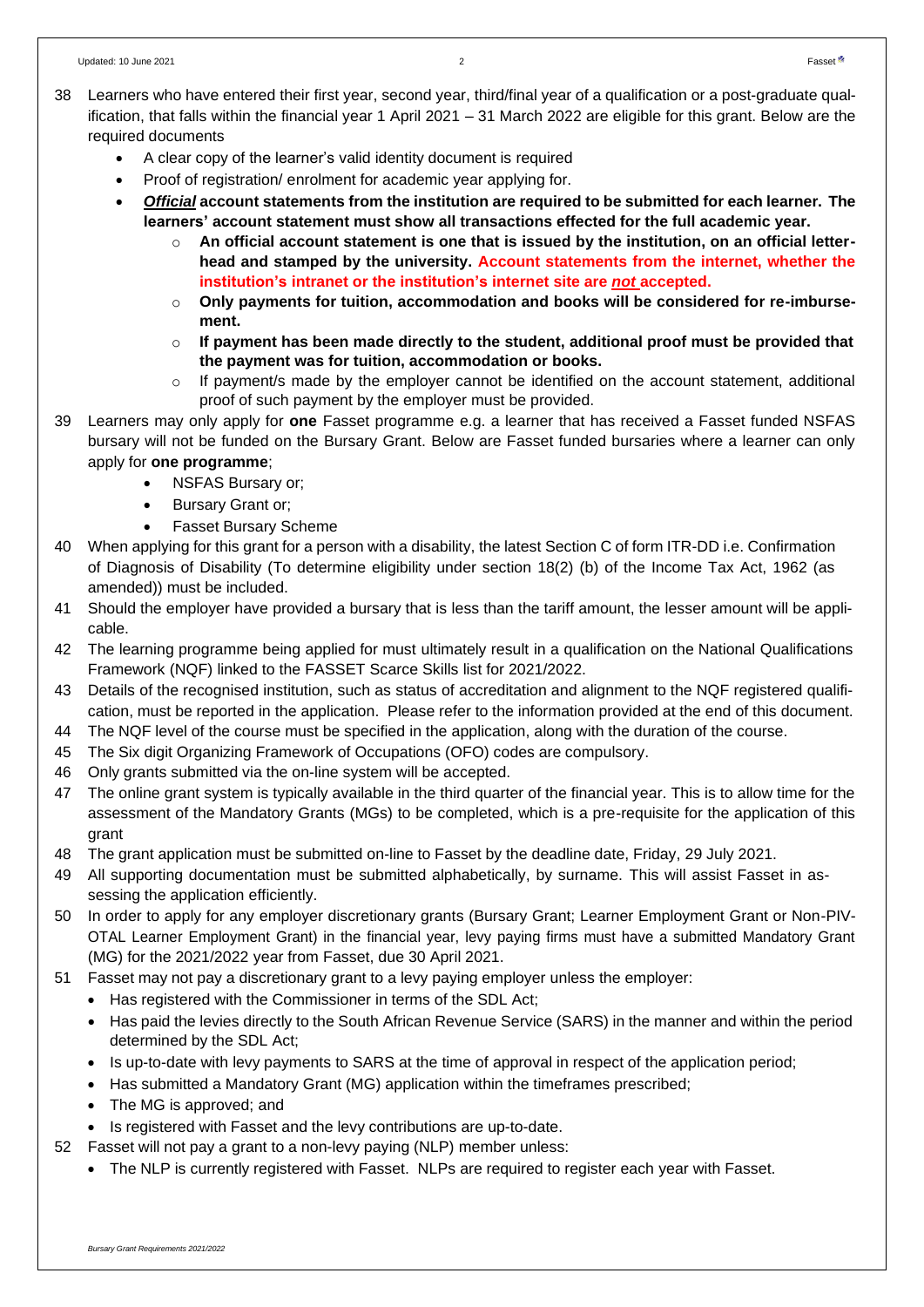- 54 Grant queries are dealt with according to a rigorous timeframe to ensure that grants can be approved and paid out as soon as possible. The SETA will communicate its deadlines for query resolution (where applicable) and grant payout in the respective query and approval letters.
- 55 Fasset does not accept incomplete discretionary grant application forms and will assess the grant on the basis of the information supplied at the time of submission. It is strongly recommended that a **complete** application is submitted by the deadline date to ensure that the SETA receives the information in a timely manner and employers do not lose access to the grant.
- 56 A copy of the signed grant application must be retained in the event that the SETA queries the grant application.
- 57 Fasset reserves the right to conduct monitoring visits to employers who have submitted and received the Bursary Grant.
- 58 The grant must be submitted in the correct, required format.
- 59 Employers must ensure that the Skills Development Facilitator (SDF) and the relevant Authorised Signatory sign each page of the grant application form. Names may not be typed in this space. Both manually completed or electronic signatures are allowed.

# **i. Small Employers**

- 60 In addition to the criteria stipulated above, under sections A, B and Ci, entitled "All Employers", where *small employers* are concerned, the following are also applicable:
- 61 Small employers are defined as having 0-49 employees.
- 62 Complete grants are processed on a first-come, first-served basis.

# **ii. Medium Employers**

- 63 In addition to the criteria stipulated above, under sections A, B and Ci, entitled "All Employers", where *medium employers* are concerned, the following are also applicable:
	- Medium employers are defined as having 50-149 employees
	- Complete grants are processed on a first-come, first-served basis.
	- Supporting documentation may be emailed to **[bursarygrant@fasset.org.za](mailto:bursarygrant@fasset.org.za)**, provided this does not exceed 4 megabytes (MB) as one email, no submission of evidence on multiple emails will be accepted
	- Should the documentation exceed 4MB, employers will be required to submit hard copy evidence as per the requirements of point Ci 23, above.

# **iii. Large Employers**

64 In addition to the criteria stipulated above, under sections A, B and Ci, entitled "All Employers", where *large employers* are concerned, the following are also applicable:

Large employers are defined as having 150 or more employees.

The assessment of BGs for large employers will only commence after the deadline date.

The grant will not have a capping basis; but the Fasset evaluations committee will still use the guidelines of 20 % of the applicants' levy contributions subject to the overall approved budget which will be used to fund this grant

# **TARIFFS**

The Bursary Grant will be a reimbursement of the payment made by the employer, up to a maximum tariff amount of R60 000.00 for learners in full-time study. The Bursary Grant will be a reimbursement of the payment made by the employer, up to a maximum tariff amount of R70 000.00 for learners with a disability in full-time study.

# **D. DEADLINE DATE AND MODE OF GRANT SUBMISSION**

- 1. The due date for all Employer Discretionary Grants is Friday, 29 July 2021.
- 2. Employers may only submit their grants via the on-line system.
- 3. Hard copies of the supporting documentation (where applicable) must reach Fasset by close of business on Friday, 29 July 2021 or signed soft copies be submitted to [bursarygrant@fasset.org.za](mailto:bursarygrant@fasset.org.za)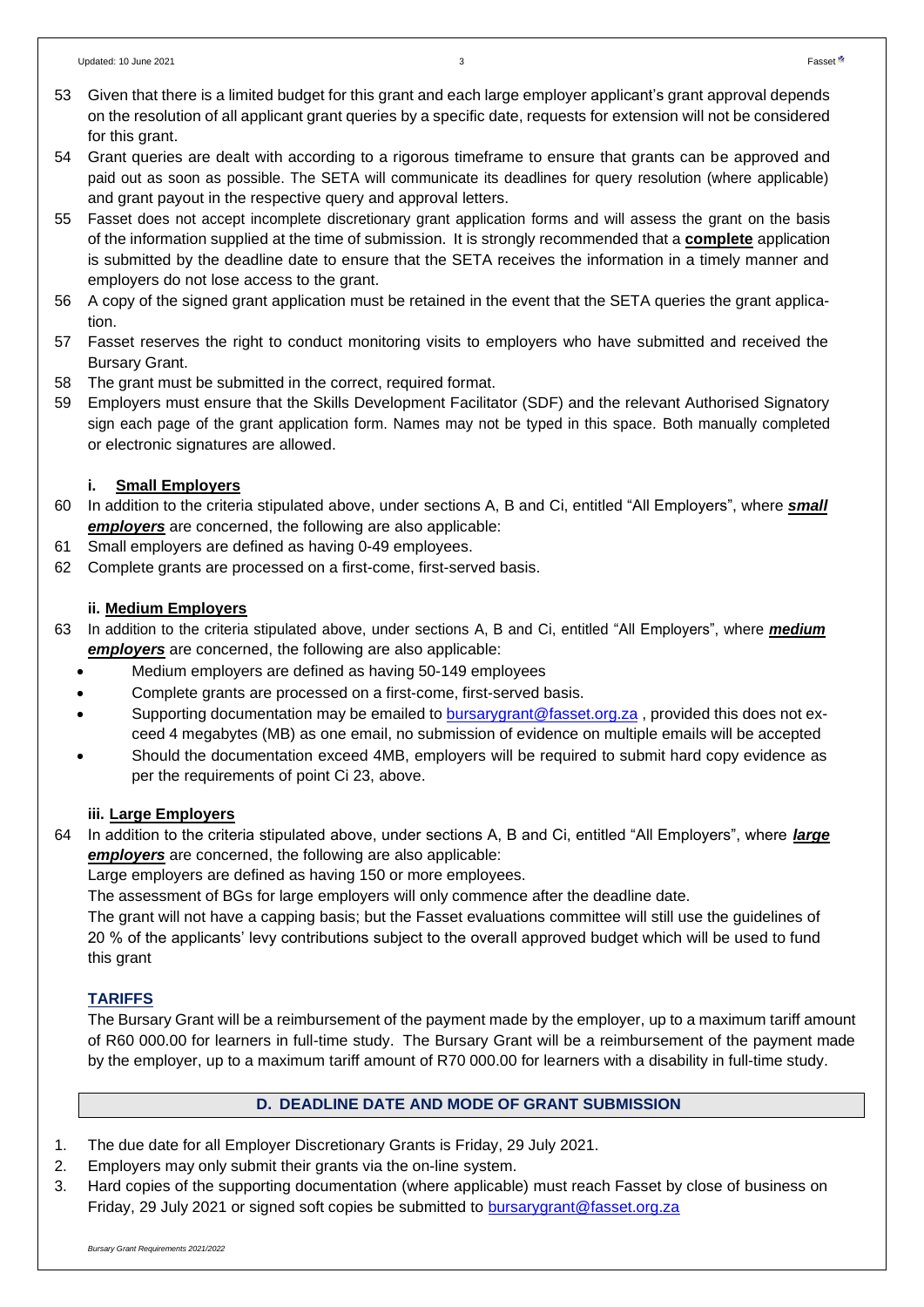4. Fasset's office hours are as follows: Monday-Friday: 09h00-15h00 The Fasset offices are not open over weekends. Should the deadline date fall on a weekend, all required hard-copy documentation must reach the Fasset offices on the last working day *before* the deadline date.

5. In the case of **hand delivery or courier** of supporting documentation, it is the applicant's obligation to ensure the document is submitted to the correct physical address and physical proof (delivery note of sending the specified document via hand delivery or courier) is retained. The SETA physical address is,

## **First Floor, 296 Kent Avenue Randburg, Johannesburg**.

6. There is no drop-box at Fasset and documents may not be left with Security personnel. Documents must be submitted to the Receptionist

### **E. QUERY PROCESS**

- a. Fasset will send a receipt letter when the signed Bursary Grant application has been received, as per the criteria.
- b. Should there be a query on the application, Fasset will send a query letter to the SDF. i. An employer/SDF has 30 working days to respond to the query.
- c. Should there be no response on the query within the 30 working days from the day the query is issued, the application will be automatically be rejected as it is a **first come first served grant.**
- d. All documents pertaining to queries should be submitted to the dedicated mailbox or hand delivered.
- e. It is the employers' responsibility to follow upon on the status of the application/query resolution.

### **F. DEFINITION OF BLACK**

Black People is a general term which means African, Coloureds and Indians.

### **G. DEFINITION OF A PERSON WITH A DISABILITY**

- 1. Employers may apply for this grant for learners with disabilities.
- 2. Specific reference to the Guide on the Determination of Medical Tax Credits and Allowances (Issue 4) in terms of the Income Tax Act 58 of 1962 is used to guide the specific definition of disability, in terms of this grant application.
- 3. When applying for this grant for a person with a disability, the latest Section C of form ITR-DD i.e. Confirmation of Diagnosis of Disability (To determine eligibility under section 18(2)(b) of the Income Tax Act, 1962 (as amended)) must be included
- 4. Fasset reserves the right to query disability status and request additional information. BEE verification agencies may be consulted in this regard.
- 5. **Extract from the Guide on the Determination of Medical Tax Credits and Allowances (Issue 4) in terms of the Income Tax Act 58 of 1962:**

### *9.3 Prescribed diagnostic criteria for a disability*

*For each of the impairments in the definition of a "disability" in section 18, the Commissioner has prescribed diagnostic criteria. These criteria seek to assess the functional impact of the impairment on a person's ability to perform daily activities and not the diagnosis of a medical condition. These criteria are discussed below:*

### *9.3.1 Vision*

*The minimum requirement for a person to be classified as a blind person is –*

- *visual acuity in the better eye with best possible correction, less than 6/18 (0.3); and*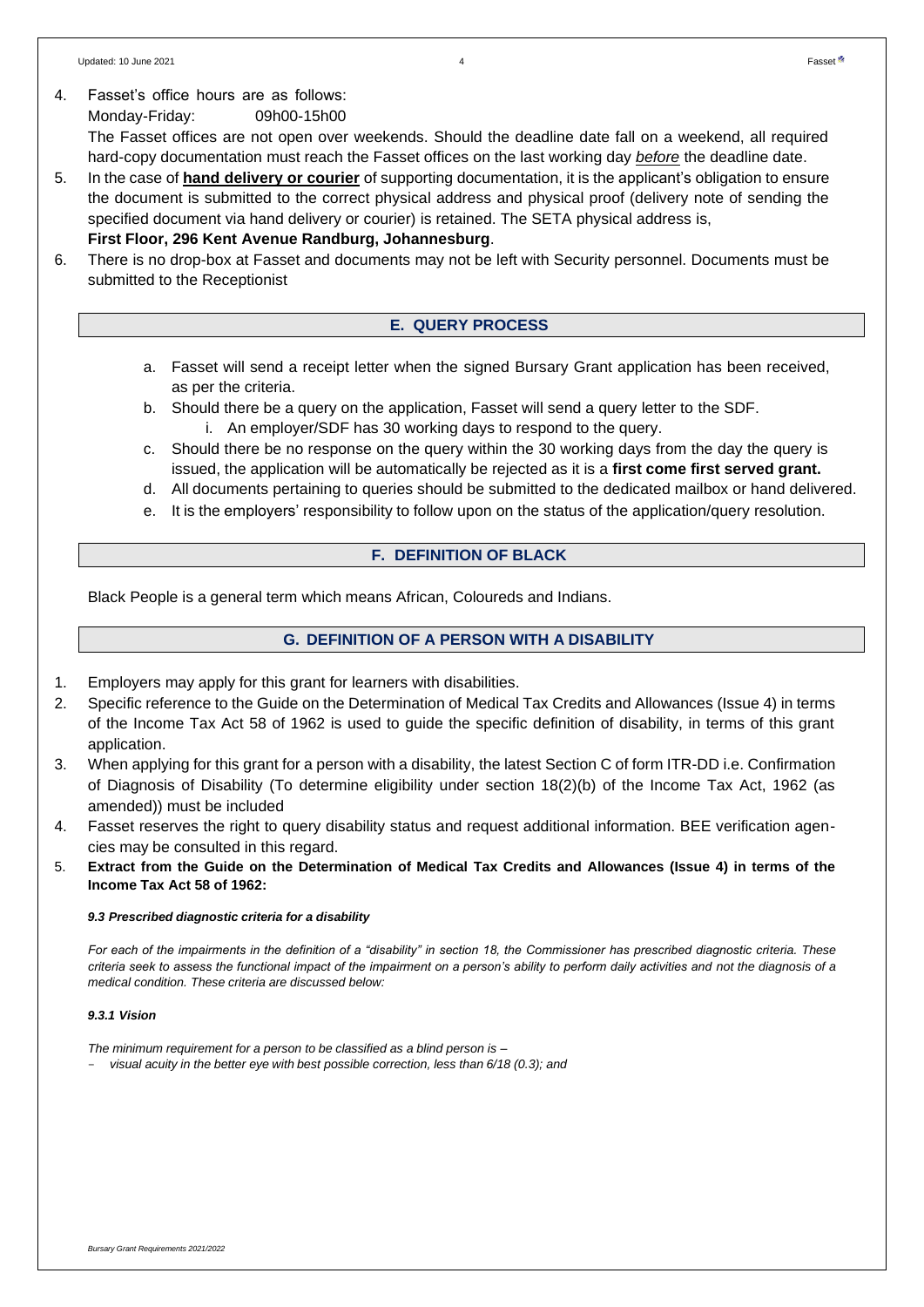"6/18" means that what a person with normal vision can read at 18 metres, the person being tested can only read at 6 metres.

"Best possible correction" refers to the position after a person's vision has been corrected by means of spectacles, contact lenses or *intraocular (implanted) lenses.*

#### *9.3.2 Communication*

A person is regarded as having a moderate to severe communication disability if, despite appropriate therapy, medication and/or suitable *devices, one or more life activities (as listed below, pending age appropriateness), is substantially limited, that is, more than merely inconvenient or bothersome. In other words, if one or more of the following apply, the individual will be regarded as suffering from a moderate to severe communication disability:*

- *Inability to make self-understood to familiar communication partners using speech in a quiet setting.*
- Inability to make self-understood to both familiar or non-familiar communication partners and incapability of meeting appropriate com*munication needs for his or her age by using speech, in less than 30 intelligible words.*
- Problems in understanding meaningful language by familiar communication partners that lead to substantial difficulty in communi*cating.*
- The need to rely on augmentative or alternative communication (AAC), including unaided (for example, sign language or other manual *signs) or aided means of communication (ranging from communication boards to speech generating devices).*

#### *9.3.3 Physical*

A person is regarded as a person with a disability if the impairment is such that the person is -

- *unable to walk, for example, a wheelchair user;*
- only able to walk with the use of assistive devices, for example, calipers, crutches, walking frames and other similar devices;
- *able to walk without the use of assistive devices, but with a degree of difficulty, for example, persons with Cerebral Palsy, Polio (that is, persons who require an inordinate amount of time to walk); and*
- *functionally limited in the use of the upper limbs.*

#### *9.3.4 Mental*

*With the exclusion of intellectual disability, a person is regarded as having a mental disability if that person has been diagnosed (in accordance with accepted diagnostic criteria as prescribed in the Diagnostic and Statistical Manual IV-TR (DSM-IV-TR)) by a mental health care practitioner who is authorised to make such diagnosis, and such diagnosis indicates a mental impairment that disrupts daily functioning and which moderately or severely interferes or limits the performance of major life activities, such as learning, thinking, communicating and sleeping, amongst others.*

*A moderate impairment means a Global Assessment Functioning Score (GAF-Score) of 31 to 60. A severe impairment means a GAF-Score of 30 and below.*

#### *9.3.5 Hearing*

*The term "hearing disability" refers to the functional limitations resulting from a hearing impairment. Hearing impairment is a sensory impairment that will influence verbal communication between speaker and listener.*

*An adult is considered moderately to severely hearing impaired when the hearing loss, without the use of an amplification device, is described as follows:*

- *Bilateral hearing loss with a pure tone average equal to or greater than 25 dBHL in each ear.*
- Unilateral hearing loss with pure tone average equal to or greater than 40 dBHL in the affected ear.

A child is considered moderately to severely hearing impaired when the hearing loss, without the use of an amplification device, is as *follows:*

- *Bilateral hearing loss with a pure tone average greater than 15 dBHL in each ear.*
- Unilateral hearing loss with a pure tone average equal to or greater than 20 dBHL in the affected ear.

#### *Notes:*

- *Hearing impairment is an abnormal or reduced function in hearing resulting from an auditory disorder.*
- *A child is a person who is not over the age of 18 years.*
- *Amplification devices include hearing aids, implantable devices and assistive listening devices.*
- *Pure Tone Average (PTA): average of hearing sensitivity thresholds (in decibel hearing level) to pure tone signals at 500Hz and 1000Hz, 2000Hz and 4000Hz of each ear.*
- *Bilateral hearing loss is a hearing sensitivity loss in both ears.*
- *Unilateral hearing loss is a hearing sensitivity loss in one ear only.*

#### *9.3.6 Intellectual*

A person is regarded as having an intellectual disability if he or she has a moderate to severe impairment in intellectual functioning that is *accompanied by a significant limitation in adaptive functioning in at least two of the following skill areas:*

- *Communication*
- *Self-care*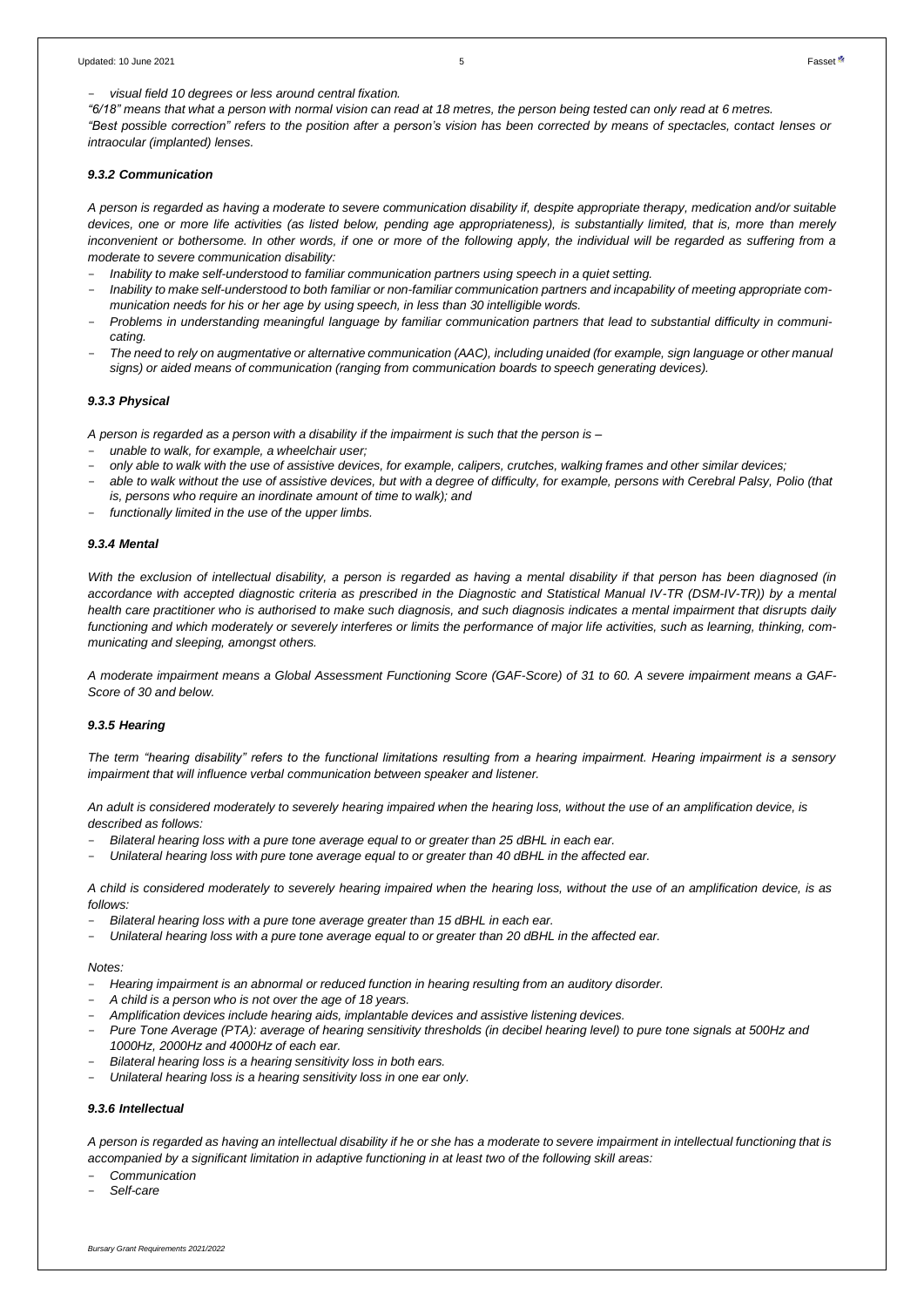- *Home living*
- *Social or interpersonal skills*
- *Use of community resources*
- *Self-direction*
- *Functional academic skills, work, leisure, health and safety*

A moderate impairment means an intelligence quotient (IQ) of 35 to 49. A severe impairment means an IQ of 34 and below.

#### *9.4 Confirmation of disability (ITR-DD form)*

*A person who wishes to claim a medical deduction for disability expenses must complete a Confirmation of Diagnosis of Disability form (ITR-DD), which is available on the SARS website (www.sars.gov.za).The ITR-DD must not be submitted with the annual income tax* return, but must be retained for compliance purposes in the event of a SARS audit. The ITR-DD needs to be completed and endorsed by *a registered medical practitioner every five years, if the disability is of a more permanent nature. However, if the disability is temporary, the ITR-DD will only be valid for one year, which effectively means that a new ITR-DD must be completed for each year of assessment during which a disability claim is made.*

*A disability will be regarded as being temporary in nature if that disability is expected to last for less than five years.*

*In Part C of the ITR-DD the registered medical practitioner must –*

- indicate and describe if the functional limitations with respect to performing activities of daily living are regarded as either "mild" or *"moderate to severe";*
- indicate if the disability has lasted, or is expected to last for a continuous period of more than 12 months; and
- *sign the declaration.*

Duly registered medical practitioners specifically trained to deal with the particular disability include the following:

- *Vision: Practitioner trained to use the Snellen chart (for example, an optometrist or ophthalmologist).*
- Hearing: Practitioner trained to perform or conduct a battery of the diagnostic audiometry tests (for example, an Ear, Nose and Throat *Specialist or Audiologist).*
- *Speech: Speech-Language Pathologist.*
- *Physical: Orthopaedic Surgeon, Neuro Surgeon, Physiotherapist or Occupational Therapist.*
- *Intellectual: Psychiatrist or Clinical Psychologist.*
- *Mental: Psychiatrist or Clinical Psychologist.*

### **H. OTHER KEY TERMS**

**1.** The **National Qualifications Framework (NQF)** provides principles and guidelines for recording learner achievements. Based on nationally recognised qualifications, the NQF encourages lifelong learning.

| <b>NQF Level</b> | <b>Title of qualification</b>                                       |
|------------------|---------------------------------------------------------------------|
| $\sqrt{10}$      | Doctorates / PhD                                                    |
| 9                | Masters Degrees (research only)                                     |
| 9                | Masters Degrees (coursework and research)                           |
| 8                | Master's in Business Administration (MBA)                           |
| 8                | Postgraduate Diplomas and Professional Qualifications               |
| 8                | Honours                                                             |
|                  | Bachelor's Degrees and Advanced Diplomas                            |
| 6                | National Diplomas and Advanced Certificates                         |
|                  | Higher Certificates and Advanced National (Vocational) Certificates |
|                  | Grade 12 Certificate and FET (Private and Public) Certificate       |
|                  | Grade 11, N3 and N2-courses                                         |
|                  | Grade 10, N2 and N1-courses                                         |
|                  | Adult Basic Education and Training                                  |

### **2. Rural and Urban**

Fasset must report to the Department of Higher Education and Training (DHET) regarding the geographical status of the beneficiaries of discretionary funding. Geographical status (urban/rural) information regarding a learner's matriculation, post-schooling and current employment status must be completed on the application. Unfortunately, there is no official definition of what is defined as rural or urban. In this regard Fasset believes the most accurate definition is that of the learner and the employer i.e. self-definition.

### **3. Protection of Personal Information (POPI)**

### *3.1 Introduction*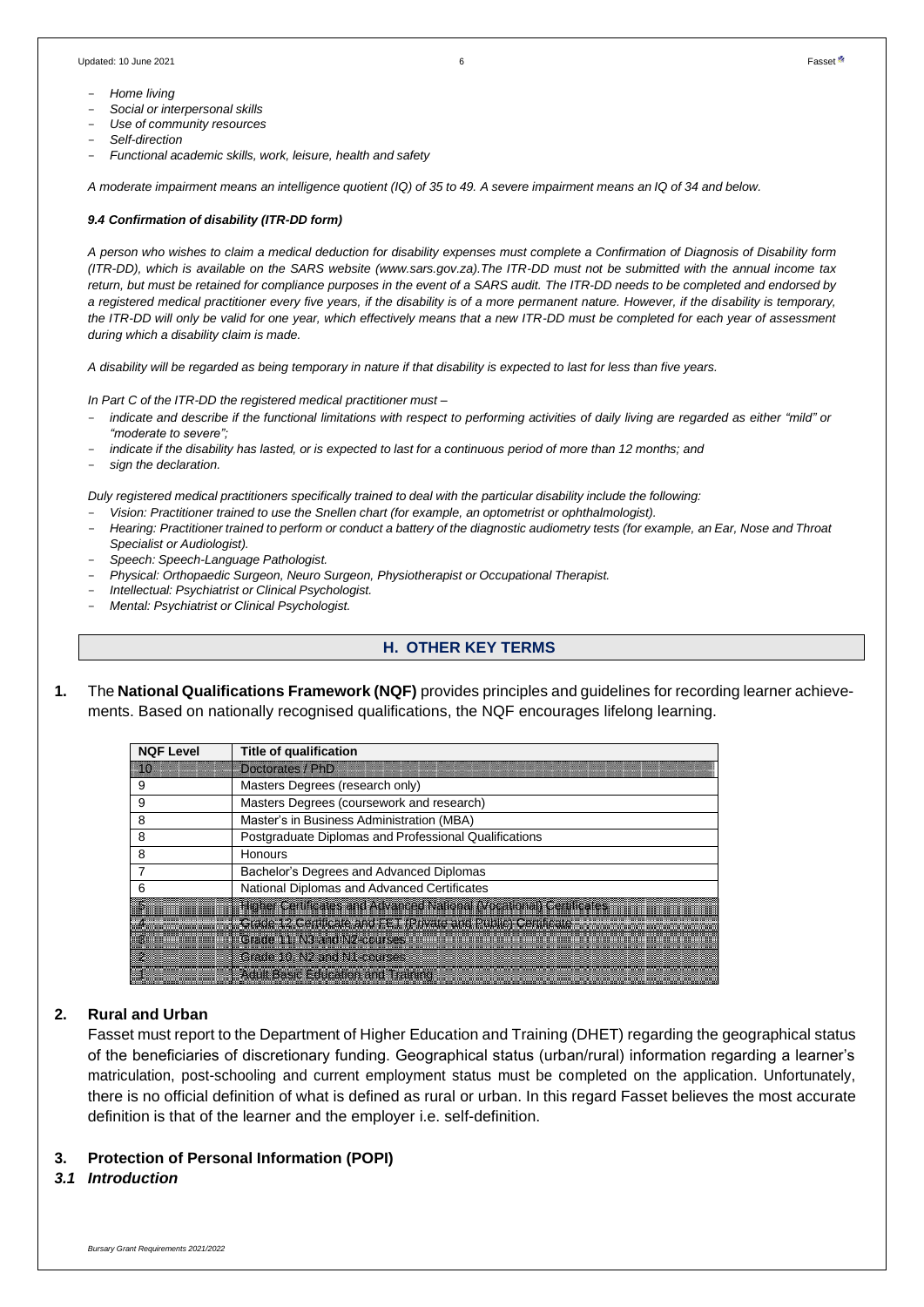The Protection of Personal Information (POPI) act aims to give effect to the constitutional right to privacy by balancing the right to privacy against that of access to information. POPI requires that personal information pertaining to individuals be processed lawfully and in a reasonable manner that does not infringe on the right to privacy.

This consent form sets out how personal information will be collected, used and protected by Fasset, as required by POPI. The use of the words "the individual" for the purposes of this document shall be a reference to any individual communicating with Fasset and/or concluding any agreement, registration or application, with the inclusion of each individual referred to or included in terms of such agreement, registration or application.

### *3.2 What is personal information?*

The personal information that Fasset requires relates to names and surnames, birth dates, identity numbers, passport numbers, demographic information, education information, occupation information, health information, addresses, memberships, and personal and work email and contact details.

## *3.3 What is the purpose of the collection, use and disclosure (the processing) of personal information?*

- Fasset is legally obligated to collect, use and disclose personal information for the purposes of:
- 3.3.1 reporting skills development initiatives to the Department of Higher Education and Training;
- 3.3.2 reporting enrolments and achievements of programmes to the South African Qualifications Authority;
- 3.3.3 reporting on quality assurance functions to the Quality Council of Trades and Occupations
- 3.3.4 evaluating and processing applications for access to financial and other benefits;
- 3.3.5 compiling statistics and other research reports;
- 3.3.6 providing personalised communications;
- 3.3.7 complying with the law; and/or
- 3.3.8 for a purpose that is ancillary to the above.

Fasset may also use and disclose personal information for the purposes of:

3.3.9 providing personal information to third parties who demonstrate an interest in either employing or making use of the services provided by an individual, in circumstances where the individual has indicated in clause 7, below, that he/she would like his/her details made available to potential employers or clients.

Fasset will not process personal information for a purpose other than those which are identified above without obtaining consent to further processing beforehand.

### *3.4 What is 'processing'?*

POPI provides that the term "processing'' covers any operation or activity, whether or not by automatic means, concerning personal information, including collection, receipt, recording, organisation, collation, storage, retrieval, alteration, consultation or use; dissemination by means of transmission, distribution or making available in any other form; or merging, linking, as well as restriction, erasure or destruction of information.

## *3.5 How will Fasset process personal information?*

Fasset will only collect personal information for the purpose as stated above. Information will be collected in the following manner:

- 3.5.1 directly from the individual;
- 3.5.2 from an agent, relative, employer, work colleague or other duly authorised representative who may seek or request our services;
- 3.5.3 from education institutions, training providers, or other service providers that are providing or provided the individual with services;
- 3.5.4 from our own records relating to our previous supply of services or responses to the individual's request for services; and/or
- 3.5.5 from a relevant public or equivalent entity.

# *3.6 To whom will personal information be disclosed?*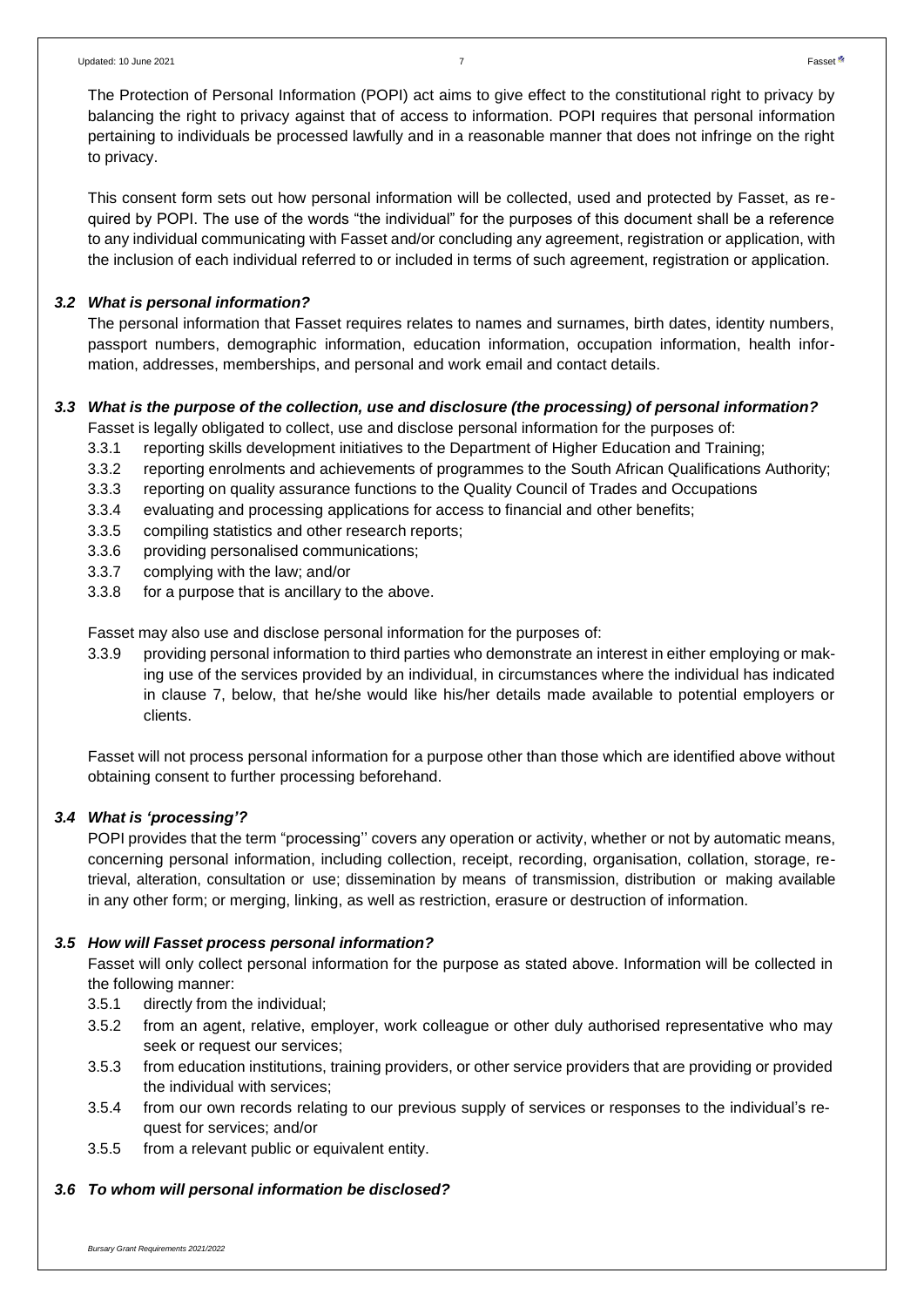The personal information may be disclosed to other relevant public or other entities on whose behalf we act as intermediaries, other third parties referred to above in relation to the purpose or who are sources of personal information, service providers such as professional bodies who operate across the borders of this country (trans-border flow of information) where personal information must be sent in order to provide the information and/or services and/or benefits requested or applied for. In the event of another party/ies acquiring all of or a portion of Fasset's mandate or functions, personal information will be disclosed to that party but they will equally be obliged as we are, to protect personal information in terms of POPI.

### *3.7 Consent and Permission to process personal information (authorised signatory):*

- 3.7.1 I hereby provide authorisation to Fasset to process the personal information provided for the purpose stated.
- 3.7.2 I understand that withholding of or failure to disclose personal information will result in Fasset being unable to perform its functions and/or any services or benefits I may require from Fasset.
- 3.7.3 Where I shared personal information of individuals other than myself with Fasset I hereby provide consent on their behalf to the collection, use and disclosure of their personal information in accordance with this consent provided and I warrant that I am authorised to give this consent on their behalf.
- 3.7.4 To this end, I indemnify and hold Fasset harmless in respect of any claims by any other person on whose behalf I have consented, against Fasset should they claim that I was not so authorised.
- 3.7.5 I understand that in terms of POPI and other laws of the country, there are instances where my express consent is not necessary in order to permit the processing of personal information, which may be related to police investigations, litigation or when personal information is publicly available.
- 3.7.6 I will not hold Fasset responsible for any improper or unauthorised use of personal information that is beyond its reasonable control.

### *3.8 Rights regarding the processing of personal information:*

- 3.8.1 The individual may withdraw consent to the processing of personal information at any time, and should they wish to do so, must provide Fasset with reasonable notice to this effect. Please note that withdrawal of consent is still subject to the terms and conditions of any contract that is in place. Should the withdrawal of consent result in the interference of legal obligations, then such withdrawal will only be effective if Fasset agrees to same in writing. Fasset specifically draws to the attention that the withdrawal of consent may result in it being unable to provide the requested information and/or services and/or financial or other benefits. Further, please note that the revocation of consent is not retroactive and will not affect disclosures of personal information that have already been made. In order to withdraw consent, please contact the Information Officer at [popi@fasset.org.za.](mailto:popi@fasset.org.za)
- 3.8.2 Where personal information has changed in any respect, the individual is encouraged to notify Fasset so that our records may be updated. Fasset will largely rely on the individual to ensure that personal information is correct and accurate.
- 3.8.3 The individual has the right to access their personal information that Fasset may have in its possession and is entitled to request the identity of which third parties have received and/or processed personal information for the purpose. Please note however, that any request in this regard may be declined if:
	- 3.8.3.1 the information comes under legal privilege in the course of litigation,
	- 3.8.3.2 the disclosure of personal information in the form that it is processed may result in the disclosure of confidential or proprietary information,
	- 3.8.3.3 giving access may cause a third party to refuse to provide similar information to Fasset,
	- 3.8.3.4 the information was collected in furtherance of an investigation or legal dispute, instituted or being contemplated,
	- 3.8.3.5 the information as it is disclosed may result in the disclosure of another person's information,
	- 3.8.3.6 the information contains an opinion about another person and that person has not consented, and/or
	- 3.8.3.7 the disclosure is prohibited by law.

### *3.9 Requesting access and lodging of complaints*

- 3.9.1 Please submit any requests for access to personal information in writing to Fasset's information officer at [popi@fasset.org.za.](mailto:popi@fasset.org.za)
- 3.9.2 With any request for access to personal information, Fasset will require the individual to provide personal information in order to verify identification and therefore the right to access the information.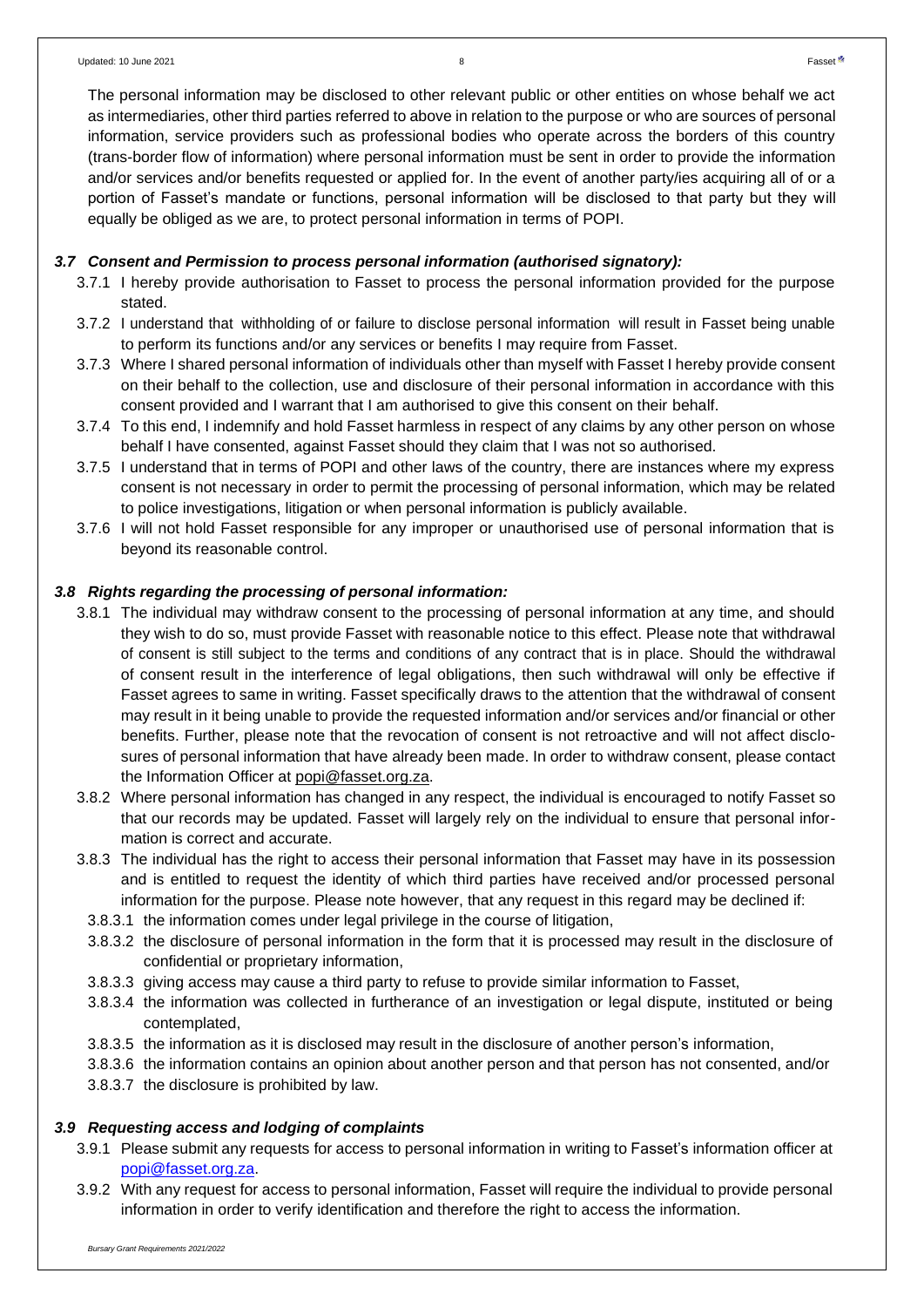- 3.9.3 There may be a reasonable charge for providing copies of the information requested.
- 3.9.4 If any request has not been addressed satisfactorily, a complaint may be lodged at the office of the Information Regulator.

## **I. FASSET'S SCARCE SKILLS LIST**

### **Table 1: Scarce Skills List**

| <b>Occupation</b>                   | <b>Specialisation/Alternative Title</b> |
|-------------------------------------|-----------------------------------------|
| <b>External Auditor</b>             | Forensic Auditor / Investigator         |
| Finance Manager                     |                                         |
| <b>ICT System Analyst</b>           |                                         |
| Database Designer and Administrator | Database Administrator                  |
| <b>Financial Accountant</b>         | <b>Company Accountant</b>               |
| Organizational Risk Manager         | <b>Risk Compliance Manager</b>          |
| <b>Tax Professional</b>             | <b>Tax Analyst</b>                      |
| Software Developer                  | Software Design                         |
| <b>Financial Investment Advisor</b> | <b>Financial Agent</b>                  |
| Accountant                          |                                         |